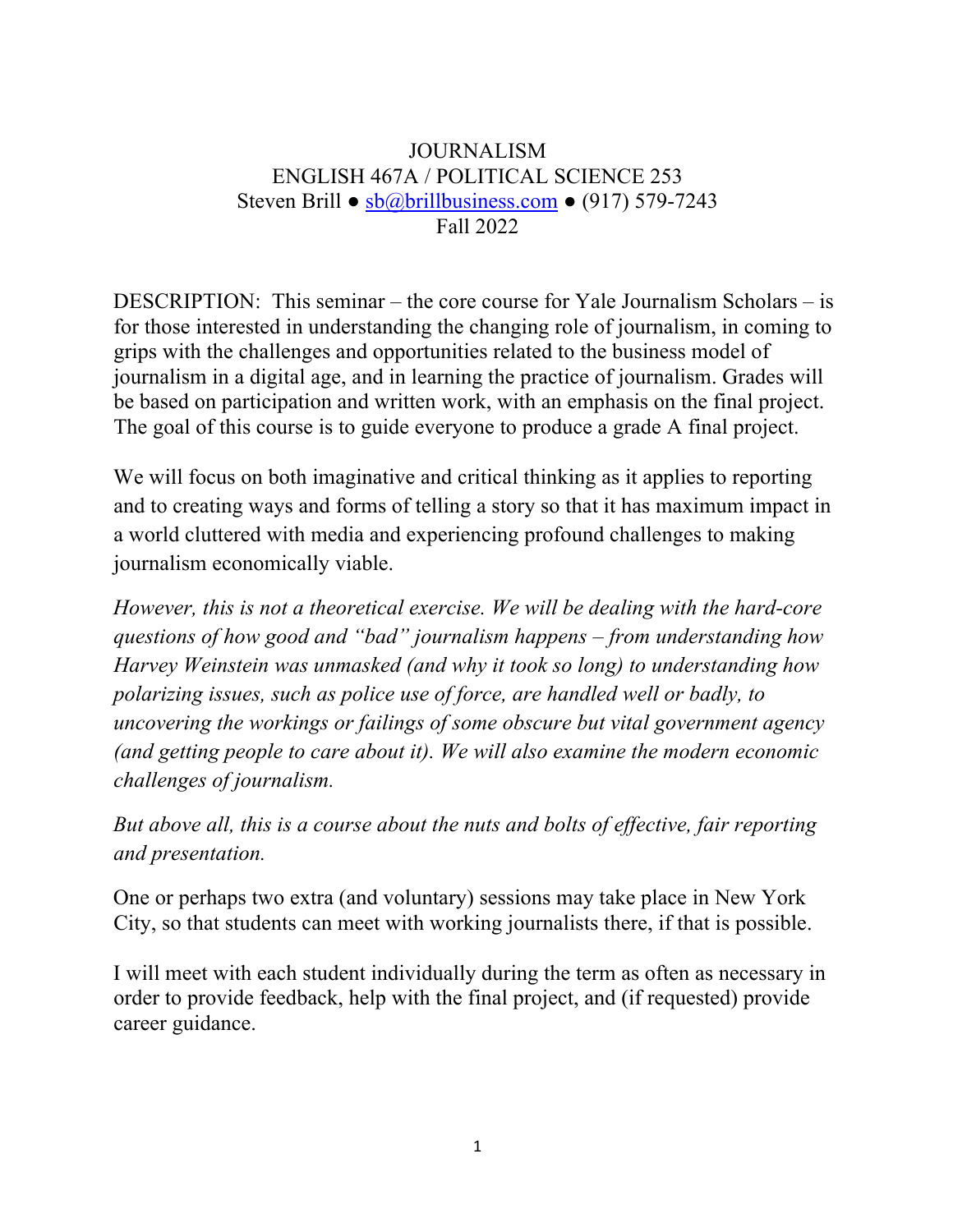Guest instructors during two of the sessions will be Bob Woodward and a variety of successful journalists who took this seminar in prior years.

Successful completion of this course and other aspects of the Yale Journalism Scholars program will qualify students to be designated Yale Journalism Scholars. For more information on the Yale Journalism Scholars and the Yale Journalism Initiative, see https://ocs.yale.edu/get-advice/yale-journalism-initiative.

INSTRUCTOR: Steven Brill, a graduate of Yale College and Yale Law School, worked as a writer for *New York* Magazine, *Esquire*, and *Harpers* while in law school. In 1978, he was the author of a best-selling book on the Teamsters Union. A year later, he launched *The American Lawyer Magazine* and later expanded it into ten legal publications across the country. In 1991 Brill launched Court TV and, in 1998, *Brill's Content Magazine*. In 2009, he founded Journalism Online, LLC, to enable newspapers, magazines, and online publishers to earn revenue from the journalism they publish online. He has also written feature articles for *The New Yorker*, *New York*, *Harpers*, the *New York Times Magazine*, *The Atlantic*, *Fortune*, and *TIME*. In 2013, he authored a special edition of *TIME* Magazine – "Bitter Pill: How Medical Bills Are Killing Us" – about healthcare prices and profits. His book about American healthcare and the fight over Obamacare, also a best-seller, was published in early 2015 by Random House. His most recent book – TAILSPIN: The People and Forces Behind America's Fifty-Year Fall – and Those Fighting to Reverse It – was published by Knopf in May of 2018 and became a bestseller.

Brill currently serves as the co-founder and co-CEO of NewsGuard, a company dedicated to rating the reliability of online news sites, television news, and podcasts.

MEETINGS: Mondays, 9:00 – 10:50 a.m. EST

ENTRANCE REQUIREMENTS: The seminar is open to all sophomores, juniors, and seniors. In general, we are looking for a range of students from different backgrounds and offering different perspectives, as well as some with demonstrated commitment to and experience in journalism. Others without that background but who can write well, want to learn, and perhaps have an added dimension to offer in class discussions (such as an intense interest in politics, the arts, law, or economics) will also be considered.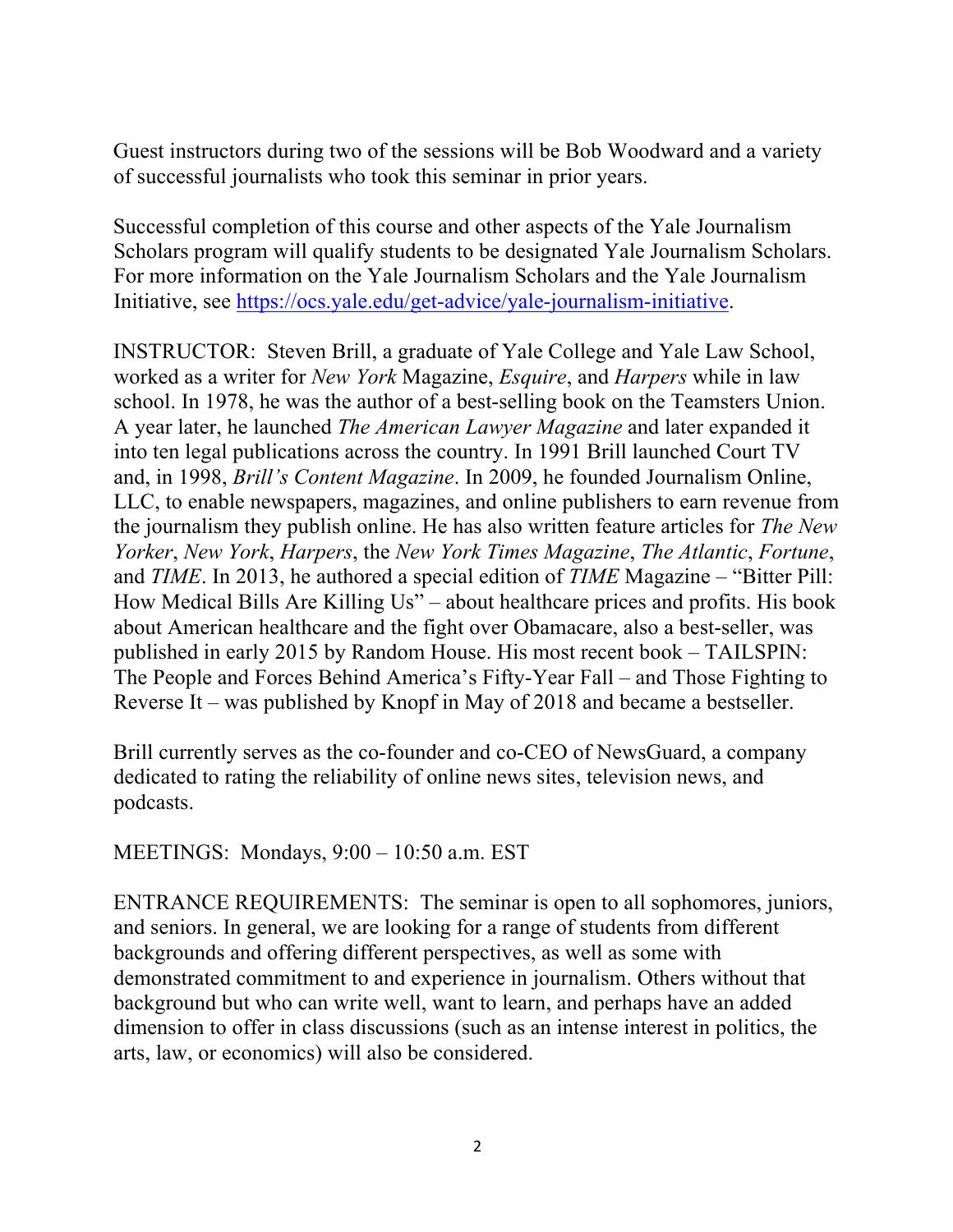## Admission:

## Each student must submit the following simple, two-part application package to sb@brillbusiness.com. **Please submit the package by noon on Monday, April 11, 2022.**

I will post with the English Department the final list of those accepted by Friday, April 22, if not earlier. I will also email all accepted students. Students who are accepted must confirm their acceptance within 24 hours of being notified of their acceptance. The cap for this year's course is 15 students.

The two-part application should consist of:

1. No more than two double-spaced pages: A written statement explaining your interest in the class and in the Yale Journalism Scholars program. This should also include your Yale class year, any previous writing courses that you have taken, a brief description of your extra-curricular activities and a description of your journalism experience, if any.

2. One writing sample – either an article that you have published in an on- or off- campus publication or something that you submitted for a class.

Applications are due at noon on April 11, 2022. Applicants will be notified of their result by 5:00 PM on April 22 at the latest. Students are advised to submit Instructor Permission enrollment requests in YCS only after they have been admitted and no later than 5:00 PM on Monday, April 25. Admitted students who do not request permission by April 25 may have their places eliminated. I will approve requests for admitted students by 5:00 PM on April 27. Approved students must then return to YCS to confirm changes and complete enrollment in the course.

READINGS: The syllabus provides an outline of what we will cover in the course. Readings will be available on Canvas, organized by week, and all books are available at the Yale bookstore. Most of the reading will be from the "Other Reading" materials described below, supplemented by these books:

BOOKS: James Stewart, *Follow the Story: How to Write Successful Non-Fiction* Gay Talese, *The Gay Talese Reader* Steven Brill, *TAILSPIN* (excerpts provided on Canvas)